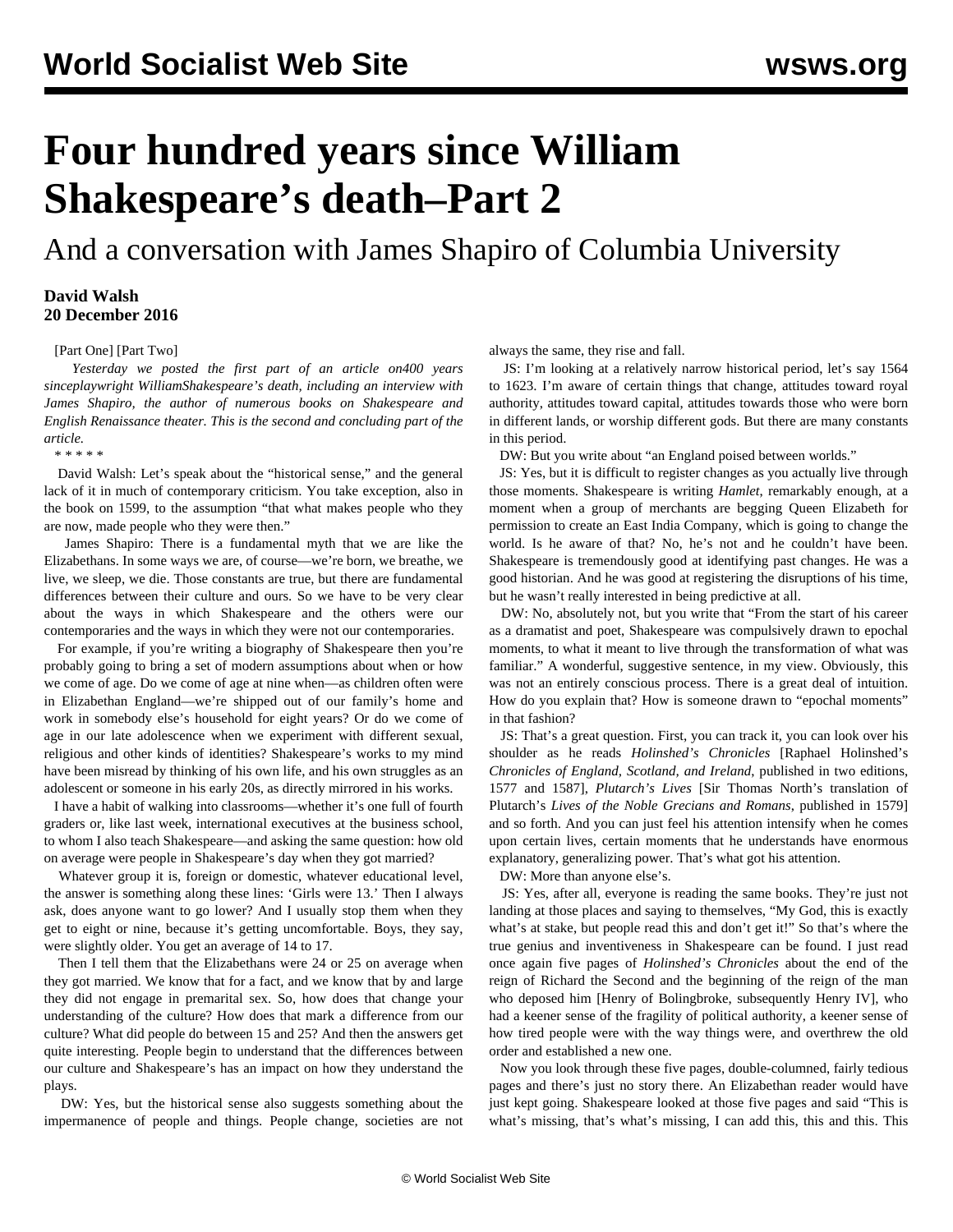didn't happen that way, but I'll change it." All of a sudden, he captures that moment, which you can term either the deposing of a tyrant or the grab for power by an upstart Machiavellian. It can be read or staged either way. But Shakespeare sees it in those pages and nobody else does, and that's the kind of effort that makes his work meaningful 400 years later.

 DW: Does that suggest that, aside from or as part of his own genius, he was feeling powerful impulses that came from outside?

 JS: He certainly did, because a few years after he wrote that play, a man [the Earl of Essex] attempting a political coup against a queen [Elizabeth] I] who identified herself as Richard the Second paid Shakespeare to put on that play, and they were lucky they weren't all thrown in jail. He knew exactly what he was doing.

 DW: This is bound up with the other issues, including the legendary Shakespearean objectivity. You explain, of course, that Shakespeare had to be cautious about expressing his own views because of censorship and so forth. But I don't think that explains everything. You comment in regard to *Henry the Fifth* that it "consistently refuses to adopt a single voice or point of view about military adventurism," and that could be applied to almost every important feature of political life Shakespeare treats: monarchy, republicanism, power, authority, revolution, popular discontent. It's fascinating, incidentally, that the first public use of the word assassination apparently occurs in *Macbeth* .

 You speak about the competing critical voices and argue that those who see no story in *Henry the Fifth* are missing the point, that "the debate about the war is the real story." And you make the same general point about *Julius Caesar*, that the play juxtaposes competing political arguments and it is impossible to tell which argument tips the scales. Obviously, every reader or viewer is so struck by this issue—Shakespeare's ability, first of all, to put himself in almost anyone's shoes and work out the logic of what it would be like to be that person. Where does that objectivity come from?

 JS: It comes in part from looking out at 2,500 people who have paid a penny to watch your play. They come from the highest to the lowest social class. Unless he knows what is in their hearts and on their minds, they're going to go across the street to the Admiral's Men [a rival theater company] and listen to a Christopher Marlowe play at the Rose. So Shakespeare has to get it right. He has to understand what deeply preoccupies them, what they fear, what they're thinking about when they put their heads on the pillow. He was good at that.

 DW: As you say, he's not someone concerned with making blueprints for the future, but you do get the sense that the historical moment was something like a hinge, from which you were able to see both into the past and at least have some sense of the future, or at least that something is coming. You were able see in both directions.

 JS: Something is happening, changing, that's the hardest thing to see and feel. What is actually happening at the moment that we are speaking. Someday, someone will write about November 11 [the day of the interview] and say, that day such and such happened. Something was new, something broke free. If he were alive, Shakespeare would be my go-to guy on that question.

 DW: I think that's an absolutely fundamental issue. Balzac has an excellent phrase about how it's a rare merit to be able to take the measure of one's own epoch.

JS: Exactly.

DW: Is Shakespeare the greatest figure in history at doing that?

 JS: He may be the best writer at doing that. The really difficult thing is to be able to keep doing it for a quarter of a century.

 That Shakespeare could do it from 1588 to 1613, toward the end with the help of some younger playwrights, is impressive. And he's asking the most complicated questions about his time, ranging from marriage and sex to politics and history—all across the board.

DW: In your book *Rival Playwrights*, you write about the 1590s: "These

years were marked by dearth, bad harvests, inflation, high taxation, threats of invasion almost every year, plague, urban tensions, a crisis of empire, the death of most of Elizabeth's advisors in the Privy Council, and of course the problem of succession. Anxiety about war was prevalent, not just in England, but in much of Europe as well."

 The question I have, because your books are saturated with this anxiety and restlessness: is it that the new bourgeois world coming into existence was a more publicly, obviously and actively tense one, as opposed to the more static rural society it was replacing … ?

JS: Absolutely, no question.

 DW: … Or is it—of course, objectively bound up with that—that we have for the first time since the ancient world a group of playwrights who were able to take the barometric reading of a society as a whole?

 JS: You know, on the most elementary issues, on the things that are easy for anyone to understand: holiday, the calendar, time … to pass from the late 15th to the early 16th century was to watch time accelerate, to watch "holiday" disappear, to watch a kind of early alienation from the natural world, which Shakespeare's comedies are filled with. This was profound change and if that doesn't make you anxious in a way you probably can't explain, I don't know what does. That mattered to Shakespeare.

 Growing up as a child, his uncles and neighbors would say, "Oh, it's April 23, it's your birthday, we always used to celebrate St. George's pageants on this day, and we no longer do." And all of a sudden, he is thinking: what has changed, what have I lost, what have I missed? So from an early age I suspect Shakespeare was really conscious of worlds that had been lost and being thrust into a vortex—one that he was also able to take economic advantage of. It's nostalgia, but also opportunity for him.

 Yes, it is the most vivid picture since the ancient world. And I'll bet as King Charles I was going to the scaffold he was thinking, "This wouldn't be happening to me if those bastards hadn't been writing and staging those plays about the killing of a king for all those years."

 DW: That was my next point! You explain the plays are not manifestos, and they are certainly not sympathetic to revolution and the overthrow of monarchies in general. Nonetheless, the accurate depiction of the lives of rulers and changes in regimes, the practical, ungodlike and sometimes positively rotten motives brought out … all this (not only in Shakespeare) had to have a delegitimizing effect, a destabilizing effect. You mention, for example, that the historical plays of Shakespeare and others "taught them [the people], among other things, to be skeptical of the motives of rulers." A few decades later, a king's head would fall.

 JS: The plays do have that destabilizing effect, and the authorities knew that all along. They were wrong in assuming that they could control it. What do I mean by that? Monday morning I'm going to go into class and talk about a handout I'll give them. I'll tell my students, take a look at this and tell me the difference between this sheet and your edition of *Richard the Second* .

 Missing are 172 lines, on the deposing of Richard the Second, that the governmental authorities decided could not be printed during Queen Elizabeth's lifetime. You could do it onstage, but it could not be circulated further. To show a king giving up his crown? You couldn't put that on paper. I wanted my students to see what it looks like to airbrush history. That's what this is, like the Stalin-era photos, where somebody's shoulders are still visible, but there's no head.

 It was always a game of cat-and-mouse between the playwrights and government officials, who assumed that if they made sure that local, immediate politics didn't enter in, then the more global political sensibility would not be transformed. But over 40 years of putting on these plays proved them seriously, fatally wrong. Art makes you think, which is why people want to cut arts education in this country.

 DW: You do wonder, and there's no way of answering this, to what extent the playwrights were conscious of this.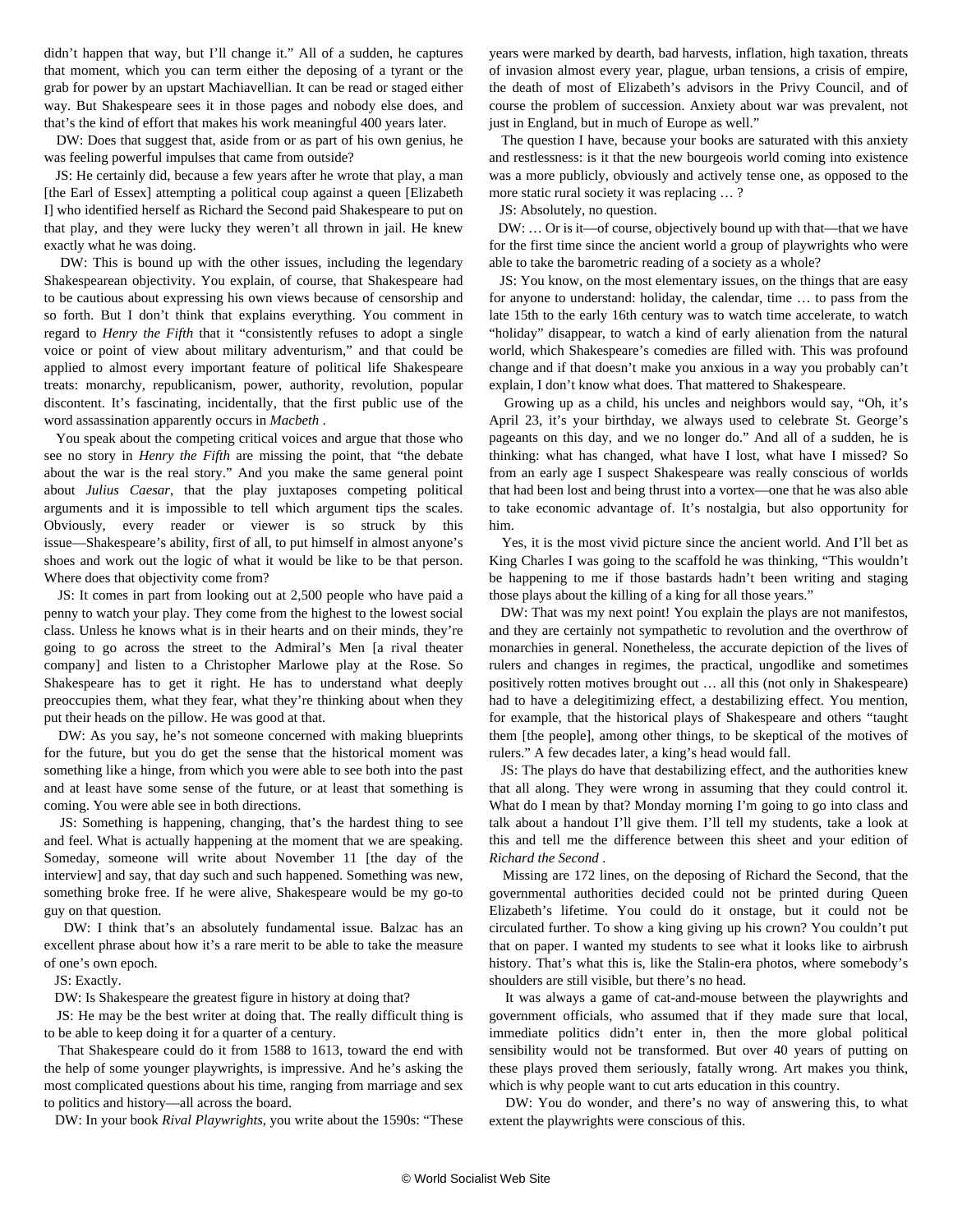JS: The ones sitting and cooling their heels in jail, like Ben Jonson, were aware of it. He had a lot of time to think about it. He had impulse control issues.

DW: What about Christopher Marlowe?

 JS: Marlowe thought he was smarter than the authorities until he was stabbed and killed. Was he bumped off by the government? Let's just say, nobody in that room was clean.

 Drama in and of itself, by airing competing ideas, is allowing people to entertain those troublesome views in a society where alternative views did not get much circulation.

 DW: But they allowed the murder of Julius Caesar to take place on stage. Was that all right because it was a different epoch, a different country?

 JS: It had happened, and everyone knew what had happened. Everyone wrote about it, it just depended how you wrote about it. You could write about it like Dante, who places Brutus in the bowels of hell, or like Milton, who celebrates Brutus as a republican hero.

 Of course, typically, Shakespeare doesn't come down on one side or the other. He creates a play that allows people over time to read Brutus as either hero or goat. I've been teaching that play for 30 years. When I started teaching at Columbia you still felt the pull of 1968 and the radical feeling in the room. So about half the students felt Brutus did right, and identified with him. Now he's just a clown to the students. No one stands up for Brutus. It's so sad. I keep waiting for the pendulum to swing the other way.

 That's the real fun of teaching over decades. You get to see the slight but steady shift in how a collective group thinks and feels. They're always the same crowd, they're always 20-year-old undergraduates of Shakespeare at Columbia—how do they think? You watch it change over time.

DW: They don't think Brutus should have stuck his neck out?

 JS: You'd think that they're young and going to side with someone who stands on his principles and is going to challenge authority. They don't today. When a third of the kids go to work for Goldman Sachs—of course I'm exaggerating—it's no shock. Mind you, the tuition costs and pressures are obscene today. I don't blame them for trying to make money.

 DW: How would you say things have changed among your students, if it's possible to generalize?

 JS: There are probably far more continuities. This place admits one out of 20 who apply. They're all smart, eager, devoted. I never have to worry about whether they're going to come prepared. But it's harder these days to get them to reveal their political views. They keep those cards close. I don't blame them. My job is to be in their face and I am. They're more passive than they used to be. They're respectful in ways that I don't admire. I tell them that. Have you ever played tennis with someone who hits the ball back softly? Yes. Is it fun? No.

 DW: This is one of my favorite lines in the 1599 book. It's in the prologue. You argue "that Shakespeare's way out of the dilemma of writing plays as pleasing at court as they were to the public was counterintuitive. Rather than searching for the lowest common denominator, he decided instead to write increasingly complicated plays that made playgoers work harder than ever." First, how did you reach that conclusion? If you can remember…

 JS: I don't know how, but it suddenly struck me that he thoroughly repudiated the model of "Oh, that worked, so let's do it again." He wanted to do something difficult. Unless the audience is getting it and snapping it back, he can't hit the ball as hard as he wants to. Once you get an audience that has seen 30 or 50 plays, even if they're illiterate, you can start getting truly complicated in the things that you do. And he did.

 But he has to train an audience to do that. We speak about Shakespeare creating plays, but he also created an audience that could understand him. And then he forced that audience to raise its game, again and again. There are moments of visible impatience such as in the prologue to *Henry the Fifth*: "Use your imagination." Or, again, in *A Midsummer Night's Dream*. "Use your imagination. This is a collaboration, we have a contract, I'll do my job, you do yours."

 DW: That approach, of responding to a dilemma or impasse by increasing the complexity of one's work, is a definition of genius in almost any field, in art, in science, in politics.

 JS: In any field. Once you simply are in it for the profit motive, you're done. Shakespeare, above all, is about a ruthless honesty.

 I'm sure he had very strong opinions about society, about politics. If he had wanted to be a preacher, he might've made a very good one. But that's not what drama is about. We were all taught in high school about the Aristotelian poetic model: the fall of the great man due to some private or individual fault for which he's punished. We watch him suffer and we feel catharsis. Shakespeare must have thought that was useless.

 Hegel in his *Aesthetics* rooted his theory in plays like Sophocles' *Antigone*. The higher gods and lower gods, or Antigone and Creon, are pitted against each other, and you have this collision of imperatives. These ethical, political and social imperatives are equal and powerful and destructive. This is much closer to what Shakespeare figured out—theoretically, although he wouldn't have used that term—about how successful drama works.

 DW: You obviously do an enormous amount of research. Did you figure out that need on your own, were there people who were examples, models?

 JS: There were "models" of people who went down to the Folger Shakespeare Library in Washington, DC on a Friday, stayed overnight at the Capitol Hill Suite, found two good bits, came back, gave a talk at the Shakespeare Association meeting the following month and published an article in *Shakespeare Quarterly* that brought them job offers and acclaim.

 It was the most anecdotal and thin scholarship. I thought, I need to read everything. I don't have time to read everything written over a 50-year period, so I'll pick a year and read everything that survives that was written during that year, not knowing it would take me over a decade to read everything and then be able to start writing it up. It took me 15 years for *1599*. I got it down to 10 for *The Year of Lear: Shakespeare in 1606*. I spent a quarter century on two years and two books, but it was time well spent. I have no regrets.

 DW: So for those 10 or 15 years you were driven to find answers to certain questions?

 JS: Once you're tenured, you have a certain freedom. But if you want to climb in the academic ranks, and get outside offers and higher salary, and a reduced teaching load, then you put out a book every two or three years. Those books don't endure for the most part. So I was keener on writing something of greater "constancy," but it just takes time.

 Shakespeare's model of 12- to 14-hour days for 25 years has always been a good guideline. He was not a "company keeper." He was a worker. You get up, you rehearse that day's play, you have lunch, you stage that play, and when everyone else goes off to have a good time, you read and write by candlelight late into the night. And you do that for a quarter century and you look back at your body of work and you feel, that's pretty good, and you decide to go home to Stratford.

 DW: Why do you think he went home to Stratford? Do you think he felt that he had said everything he had to say?

JS: Not everything he had to say, but he had said his piece.

 DW: You conclude the *1606* book by writing that Shakespeare "has a better claim to be celebrated as the true 'mirror of Great Britain,' his multifaceted plays brilliantly reflecting the fears and aspirations of his time." This is a highly unfashionable view in the academic world. Don't you know that, according to postmodernism, to speak about art reflecting the world is illicit, almost illegal?

JS: Well, I missed that class.